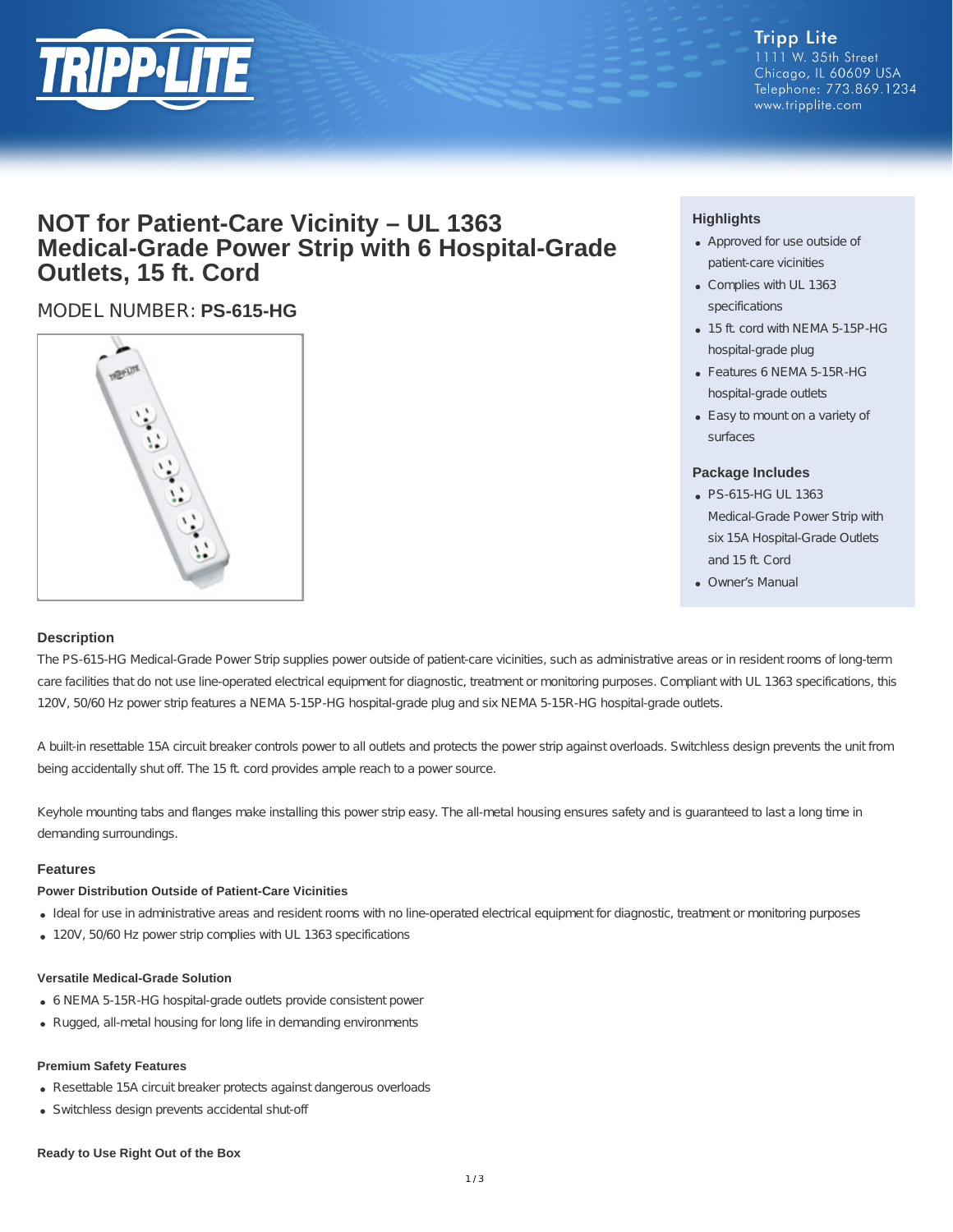

Built-in keyhole mounting tabs and flanges make the PS-615-HG easy to install on a variety of surfaces

# **Specifications**

| <b>OUTPUT</b>                                           |                                                                                 |
|---------------------------------------------------------|---------------------------------------------------------------------------------|
| <b>Frequency Compatibility</b>                          | 50 / 60 Hz                                                                      |
| <b>Output Receptacles</b>                               | (6) 5-15R-HG                                                                    |
| Circuit Breaker (amps)                                  | 15                                                                              |
| Overload Protection                                     | 15A circuit breaker                                                             |
| <b>Outlet Orientation</b>                               | Single row of 6                                                                 |
| Right-Angle Outlets                                     | <b>No</b>                                                                       |
| <b>INPUT</b>                                            |                                                                                 |
| Nominal Input Voltage(s) Supported                      | <b>120V AC</b>                                                                  |
| Recommended Electrical Service                          | 15A 120V                                                                        |
| Input Connection Type                                   | NEMA 5-15P-HG                                                                   |
| Input Cord Length (ft.)                                 | 15                                                                              |
| Input Cord Length (m)                                   | 4.572                                                                           |
| Voltage Compatibility (VAC)                             | 120                                                                             |
| <b>USER INTERFACE, ALERTS &amp; CONTROLS</b>            |                                                                                 |
| Switches                                                | No power switch                                                                 |
| <b>PHYSICAL</b>                                         |                                                                                 |
| Unit Dimensions (hwd / in.)                             | $1.5 \times 13.75 \times 2.5$                                                   |
| Unit Dimensions (hwd / cm)                              | 3.8 x 34.9 x 6.4                                                                |
| Material of Construction                                | Metal                                                                           |
| Integrated Keyhole Mounting Tabs                        | Keyhole mounting tabs and flanges enable mounting to a variety of surfaces      |
| Receptacle Color                                        | White                                                                           |
| Color (AC Line Cord)                                    | White                                                                           |
| Outlets Measurement (Center to<br>Center)               | 38.7mm                                                                          |
| Keyhole Slot Mounting<br>Measurement (Center to Center) | Distance between keyhole slots = 261.92mm; Distance between end tabs = 330.17mm |
| <b>CERTIFICATIONS</b>                                   |                                                                                 |
| UL1363 (Power Tap)                                      | UL1363 (Series Number: AGIB12015SL)                                             |